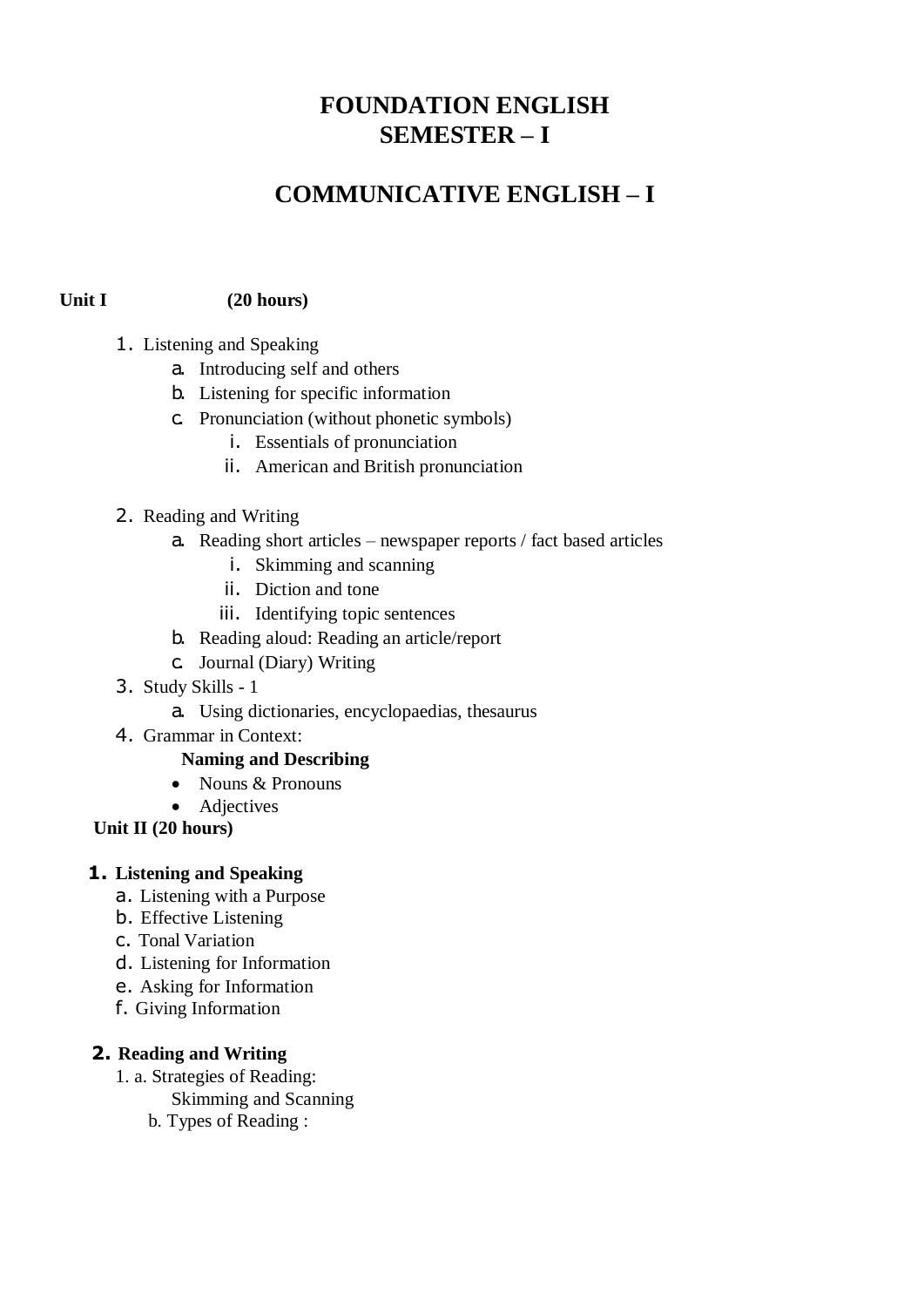Extensive and Intensive Reading

- c. Reading a prose passage
- d. Reading a poem
- e. Reading a short story
- 2. Paragraphs: Structure and Types
	- a. What is a Paragraph?
	- b. Paragraph structure
	- c. Topic Sentence
	- d. Unity
	- e. Coherence
	- f. Connections between Ideas: Using Transitional words and expressions
	- g. Types of Paragraphs

# **3. Study Skills II:**

Using the Internet as a Resource

- a. Online search
- b. Know the keyword
- c. Refine your search
- d. Guidelines for using the Resources
- e. e-learning resources of Government

of India

f. Terms to know

# **4. Grammar in Context**

Involving Action-I

a. Verbs

# b. Concord

# **Unit III (16 hours)**

- 1. Listening and Speaking
	- a. Giving and following instructions
	- b. Asking for and giving directions
	- c. Continuing discussions with connecting ideas
- 2. Reading and writing
	- a. Reading feature articles (from newspapers and magazines)
	- b. Reading to identify point of view and perspective (opinion pieces, editorials etc.)
	- c. Descriptive writing writing a short descriptive essay of two to three paragraphs.
- 3. Grammar in Context:

# **Involving Action – II**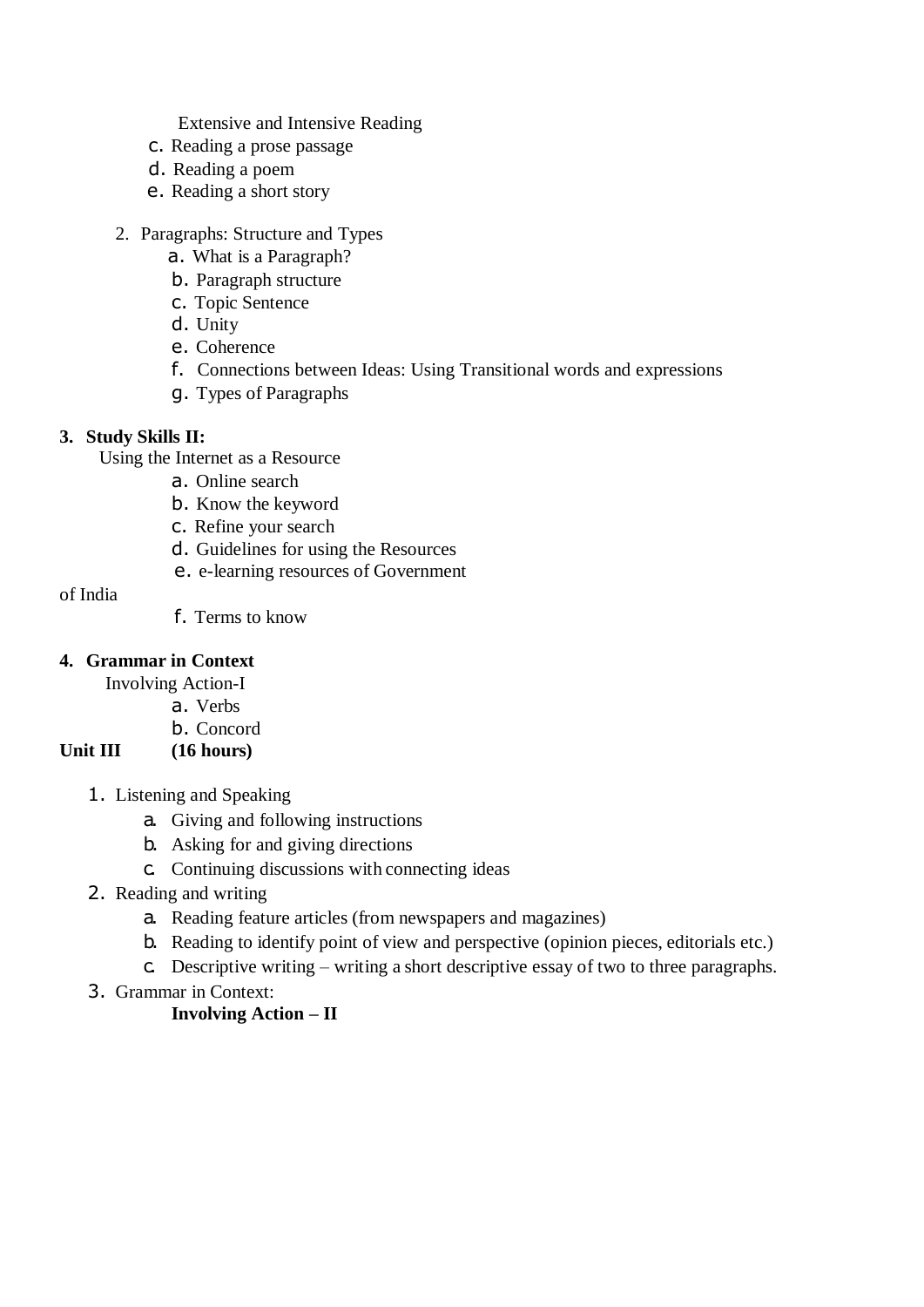- Verbals Gerund, Participle, Infinitive
- Modals

# **Unit IV (16 hours)**

- 1. Listening and Speaking
	- a. Giving and responding to opinions
- 2. Reading and writing
	- a. Note taking
	- b. Narrative writing writing narrative essays of two to three paragraphs
- 3. Grammar in Context:

# **Tense**

- Present
- Past
- Future

# **Unit V (18 hours)**

- 1. Listening and Speaking
	- a. Participating in a Group Discussion
- 2. Reading and writing
	- a. Reading diagrammatic information
		- interpretations maps, graphs and pie charts
	- b. Writing short essays using the language of comparison and contrast
- 3. Grammar in Context: Voice (showing the relationship between Tense and Voice)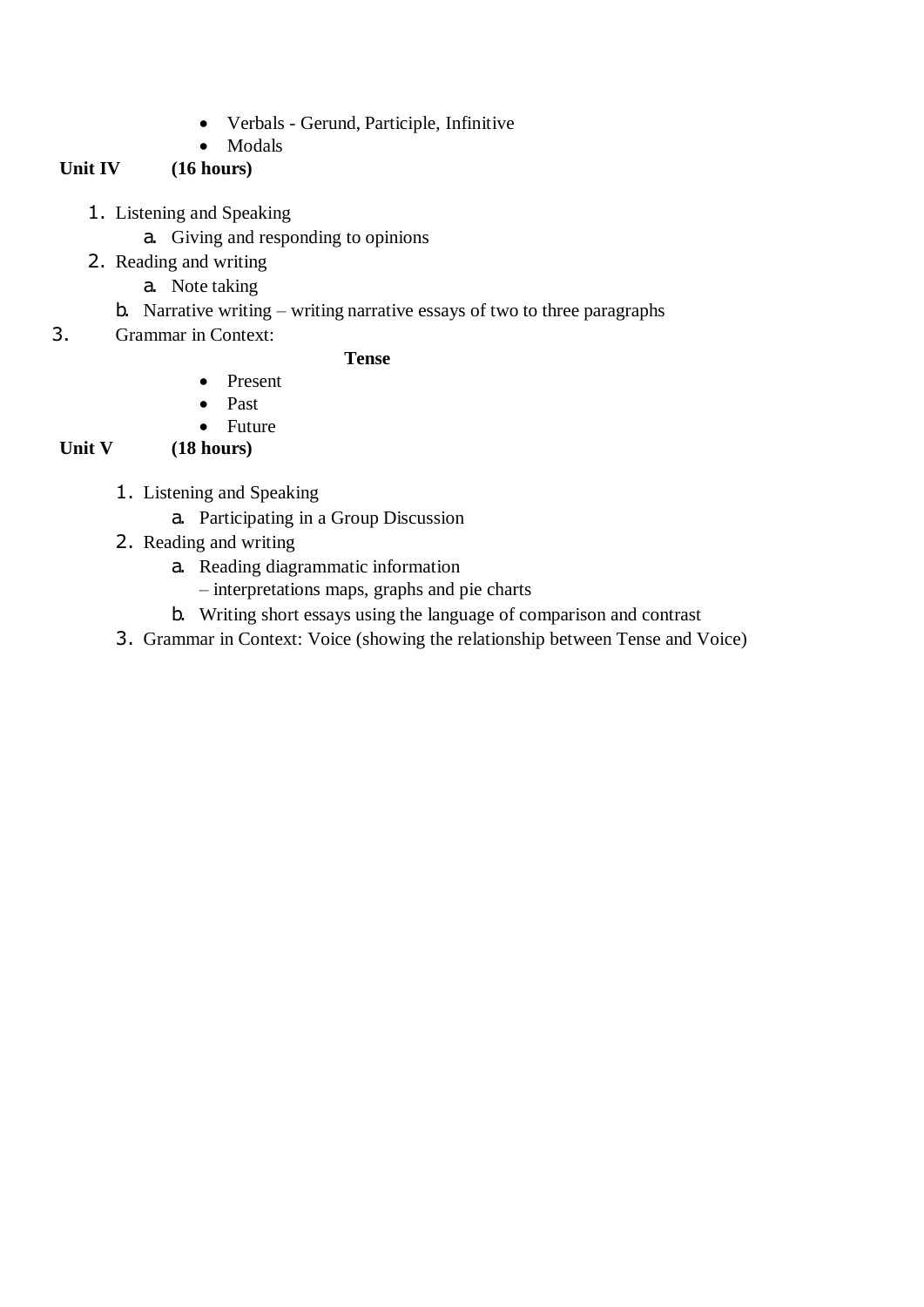# **SEMESTER - I**

# **PROFESSIONAL ENGLISH**

# **ENGLISH FOR ARTS & SOCIAL SCIENCES - I**

# **OBJECTIVES:**

- To develop the language skills of students by offering adequate practice in professional contexts.
- To enhance the lexical, grammatical and socio-linguistic and communicative competence of first year physical sciences students
- To focus on developing students' knowledge of domain specific registers and the required language skills.
- To develop strategic competence that will help in efficient communication
- To sharpen students' critical thinking skills and make students culturally aware of the target situation.

# **LEARNING OUTCOMES**:

- Recognise their own ability to improve their own competence in using the language
- Use language for speaking with confidence in an intelligible and acceptable manner
- Understand the importance of reading for life
- Read independently unfamiliar texts with comprehension
- Understand the importance of writing in academic life
- Write simple sentences without committing error of spelling or grammar (Outcomes

based on guidelines in UGC LOCF – Generic Elective)

# **NB: All four skills are taught based on texts/passages. UNIT 1:**

# **COMMUNICATION**

**Listening**: Listening to audio text and answering questions - Listening to Instructions **Speaking**: Pair work and small group work. **Reading:** Comprehension passages –Differentiate between facts and opinion **Writing:** Developing a story with pictures**.**

**Vocabulary:** Register specific - Incorporated into the LSRW tasks

# **UNIT 2: DESCRIPTION**

**Listening:** Listening to process description.-Drawing a flow chart.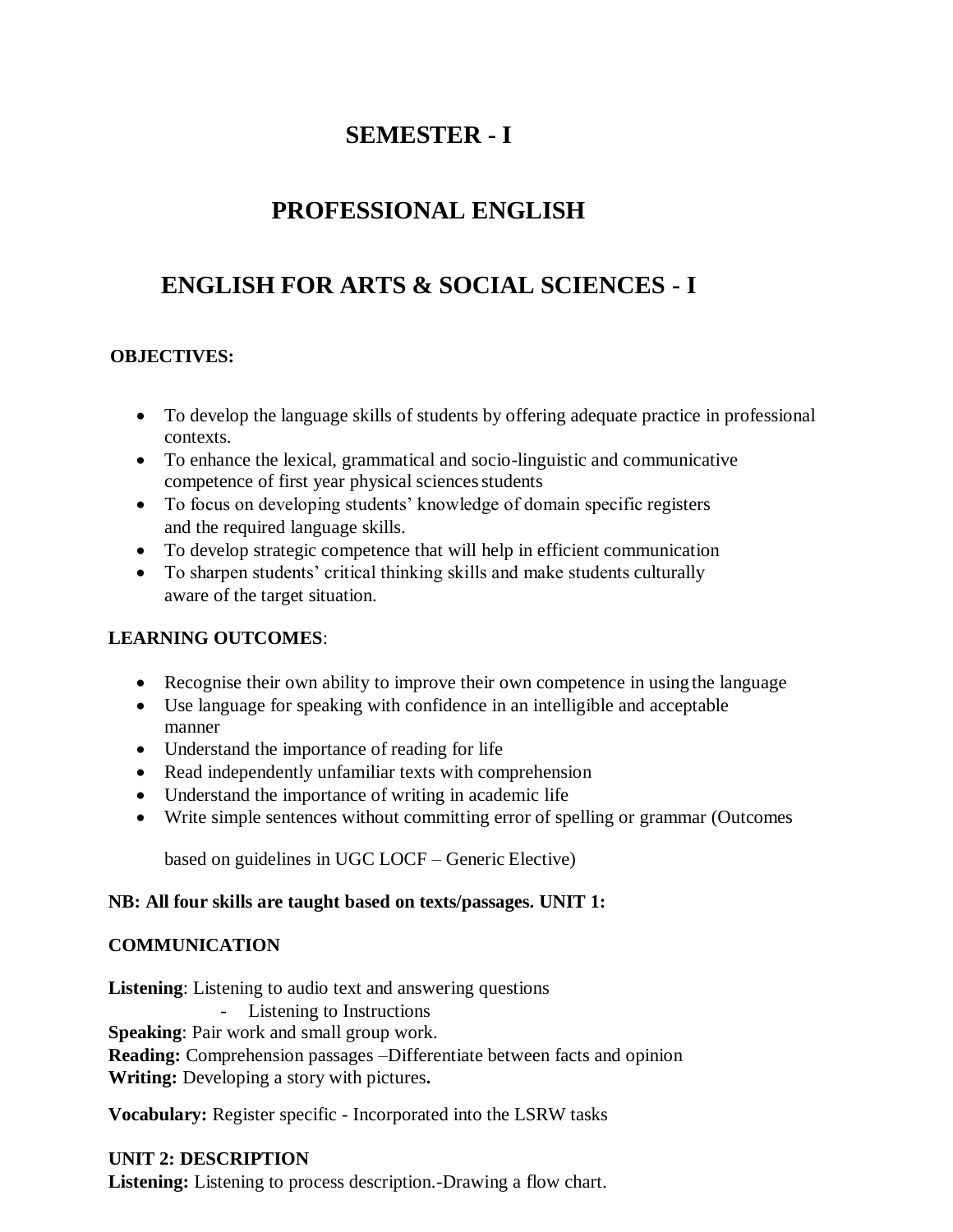#### **Speaking:** Role play (formal context)

**Reading:** Skimming/Scanning-

Reading passages on products, equipment and gadgets. **Writing:** Process Description –Compare and Contrast Paragraph-Sentence Definition and Extended definition Free Writing. **Vocabulary:** Register specific -Incorporated into the LSRW tasks.

#### **UNIT 3: NEGOTIATION STRATEGIES**

**Listening:** Listening to interviews of specialists / Inventors in fields (Subject specific) **Speaking:** Brainstorming. (Mind mapping).

Small group discussions (Subject- Specific) **Reading:** Longer Reading text.

**Writing**: Essay Writing (250 words)

**Vocabulary:** Register specific - Incorporated into the LSRW tasks

#### **UNIT 4: PRESENTATION SKILLS**

**Listening**: Listening to lectures.

**Speaking:** Short talks.

**Reading:** Reading Comprehension passages

**Writing:** Writing Recommendations

Interpreting Visuals inputs **Vocabulary:** Register specific - Incorporated into the LSRW tasks

### **UNIT 5: CRITICAL THINKING SKILLS**

**Listening:** Listening comprehension- Listening for information. **Speaking**: Making presentations (with PPT- practice). **Reading** : Comprehension passages –Note making. Comprehension: Motivational article on Professional Competence, Professional Ethics and Life Skills) **Writing:** Problem and Solution essay– Creative writing –Summary writing  **Vocabulary:** Register specific - Incorporated into the LSRW tasks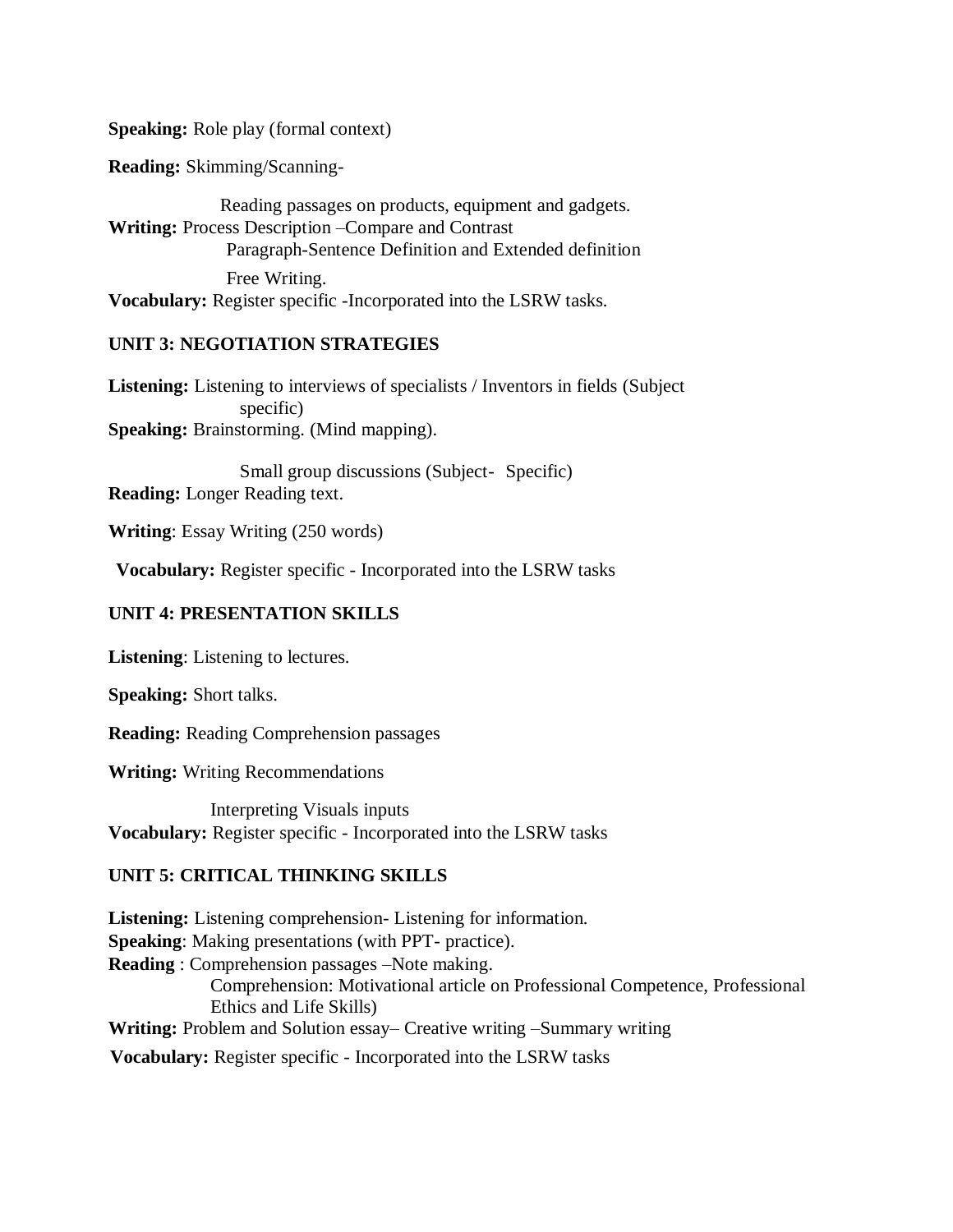# **PROFESSIONAL ENGLISH**

# **ENGLISH FOR PHYSICAL SCIENCES - I**

# **OBJECTIVES:**

- To develop the language skills of students by offering adequate practice in professional contexts.
- To enhance the lexical, grammatical and socio-linguistic and communicative competence of first year physical sciences students
- To focus on developing students' knowledge of domain specific registers and the required language skills.
- To develop strategic competence that will help in efficient communication
- To sharpen students' critical thinking skills and make students culturally aware of the target situation.

### **LEARNING OUTCOMES**:

- Recognise their own ability to improve their own competence in using the language
- Use language for speaking with confidence in an intelligible and acceptable manner
- Understand the importance of reading for life
- Read independently unfamiliar texts with comprehension
- Understand the importance of writing in academic life
- Write simple sentences without committing error of spelling or grammar (Outcomes based on

guidelines in UGC LOCF – Generic Elective)

#### **NB: All four skills are taught based on texts/passages.**

#### **UNIT 1: COMMUNICATION**

**Listening**: Listening to audio text and answering questions

- Listening to Instructions

**Speaking**: Pair work and small group work.

**Reading:** Comprehension passages –Differentiate between facts and opinion

**Writing:** Developing a story with pictures**.**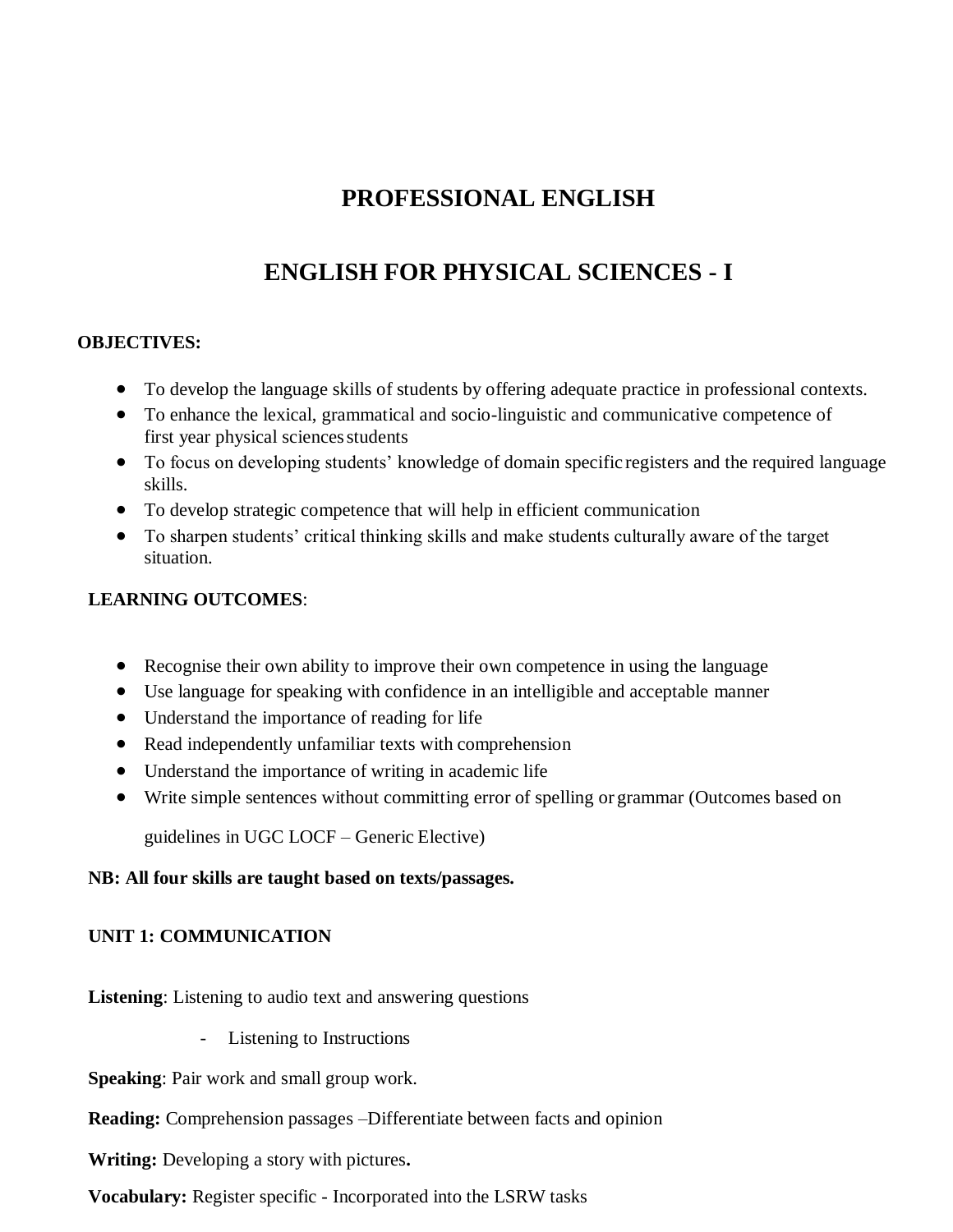#### **UNIT 2: DESCRIPTION**

**Listening:** Listening to process description.-Drawing a flow chart.

**Speaking:** Role play (formal context)

**Reading:** Skimming/Scanning-

**Writing:** Process Description –Compare and Contrast

Paragraph-Sentence Definition and Extended definition- Free Writing.

**Vocabulary:** Register specific -Incorporated into the LSRW tasks.

#### **UNIT 3: NEGOTIATION STRATEGIES**

**Listening:** Listening to interviews of specialists / Inventors in fields (Subject specific)

**Speaking**: Brainstorming. (Mind mapping).

Small group discussions (Subject- Specific)

**Reading:** Longer Reading text.

**Writing:** Essay Writing (250 words)

*Vocabulary: Register specific - Incorporated into the LSRW tasks*

#### **UNIT 4: PRESENTATION SKILLS**

**Listening**: Listening to lectures.

**Speaking:** Short talks.

**Reading:** Reading Comprehension passages

*Writing: Writing Recommendations Interpreting Visuals inputs* **Vocabulary:**Register specific - Incorporated into the LSRW tasks

#### **UNIT 5: CRITICAL THINKING SKILLS**

**Listening:** Listening comprehension- Listening for information. **Speaking**: Making presentations (with PPT- practice).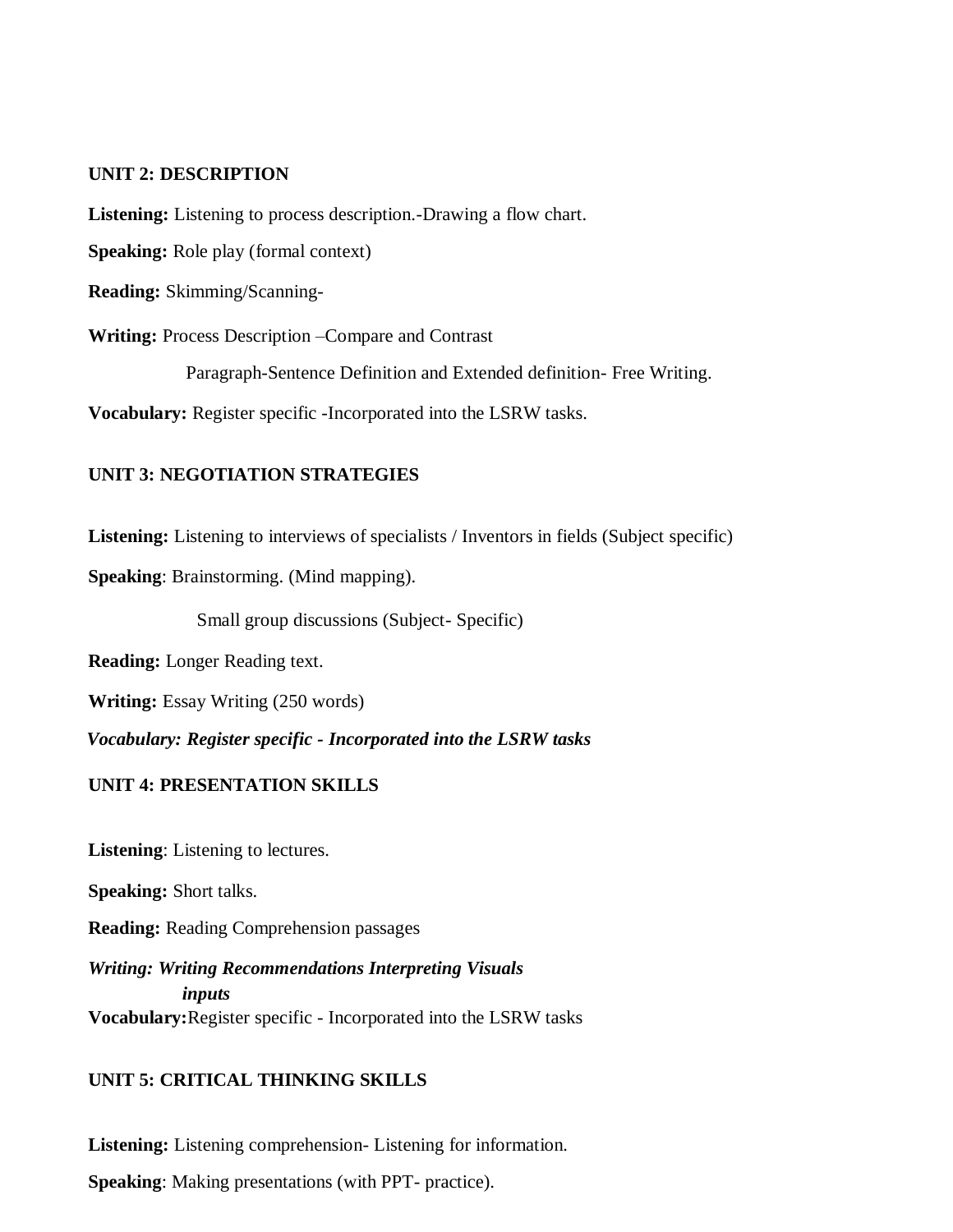**Reading**: Comprehension passages –Note making.

Comprehension: Motivational article on Professional Competence, Professional Ethics and Life Skills)

**Writing:** Problem and Solution essay– Creative writing –Summary writing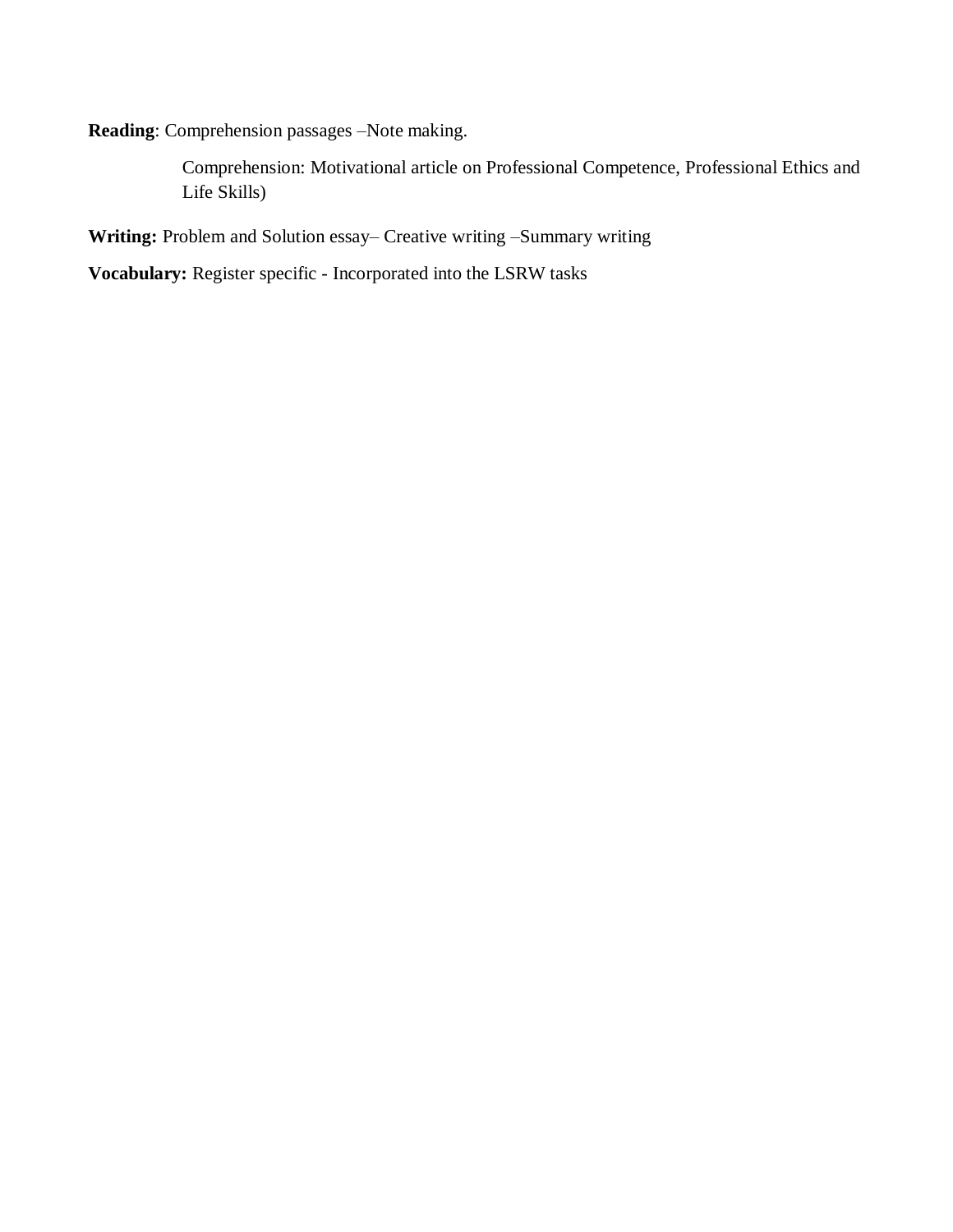# **PROFESSIONAL ENGLISH**

# **ENGLISH FOR LIFE SCIENCES - I**

### **OBJECTIVES:**

- To develop the language skills of students by offering adequate practice in professional contexts.
- To enhance the lexical, grammatical and socio-linguistic and communicative competence of first year physical sciences students
- To focus on developing students' knowledge of domain specific registers and the required language skills.
- To develop strategic competence that will help in efficient communication
- To sharpen students'critical thinking skills and make students culturally aware of the target situation.

# **LEARNING OUTCOMES**:

- Recognise their own ability to improve their own competence in using the language
- Use language for speaking with confidence in an intelligible andacceptable manner
- Understand the importance of reading for life
- Read independently unfamiliar texts with comprehension
- Understand the importance of writing in academic life
- Write simple sentences without committing error of spelling or grammar

(Outcomes based on guidelines in UGC LOCF – Generic Elective)

# **NB:All four skills are taught based on texts/passages. UNIT 1:**

# **COMMUNICATION**

**Listening**: Listening to audio text and answering questions

- Listening to Instructions

**Speaking**: Pair work and small group work.

**Reading:** Comprehension passages –Differentiate between facts and opinion

**Writing:** Developing a story with pictures**.**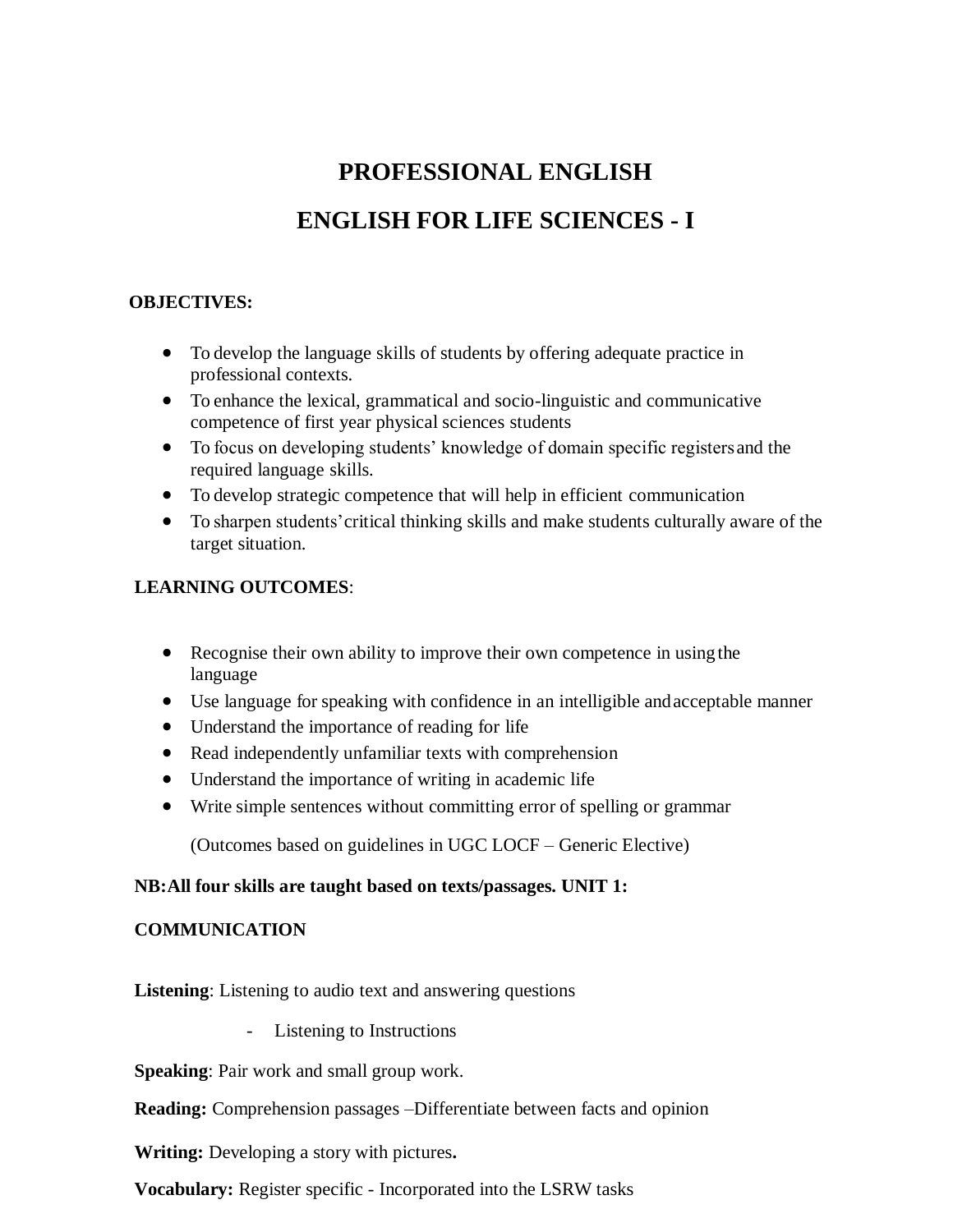#### **UNIT 2: DESCRIPTION**

**Listening:** Listening to process description.-Drawing a flow chart.

**Speaking:** Role play (formal context)

**Reading:** Skimming/Scanning-

**Reading passages on products, equipment and gadgets. Writing:** Process Description –Compare and Contrast

Paragraph-Sentence Definition and Extended definition-Free Writing.

**Vocabulary:** Register specific -Incorporated into the LSRW tasks.

# **UNIT 3: NEGOTIATION STRATEGIES**

**Listening:** Listening to interviews of specialists / Inventors in fields (Subject specific)

**Speaking**: Brainstorming. (Mind mapping).

Small group discussions (Subject- Specific)

**Reading:** Longer Reading text.

**Writing**: Essay Writing (250 words)

**Vocabulary: Register specific - Incorporated into the LSRW tasks**

#### **UNIT 4: PRESENTATION SKILLS**

**Listening**: Listening to lectures.

**Speaking:** Short talks.

**Reading:** Reading Comprehension passages

**Writing: Writing Recommendations Interpreting Visuals inputs Vocabulary:** Register specific - Incorporated into the LSRW tasks

# **UNIT 5: CRITICAL THINKING SKILLS**

**Listening:** Listening comprehension- Listening for information.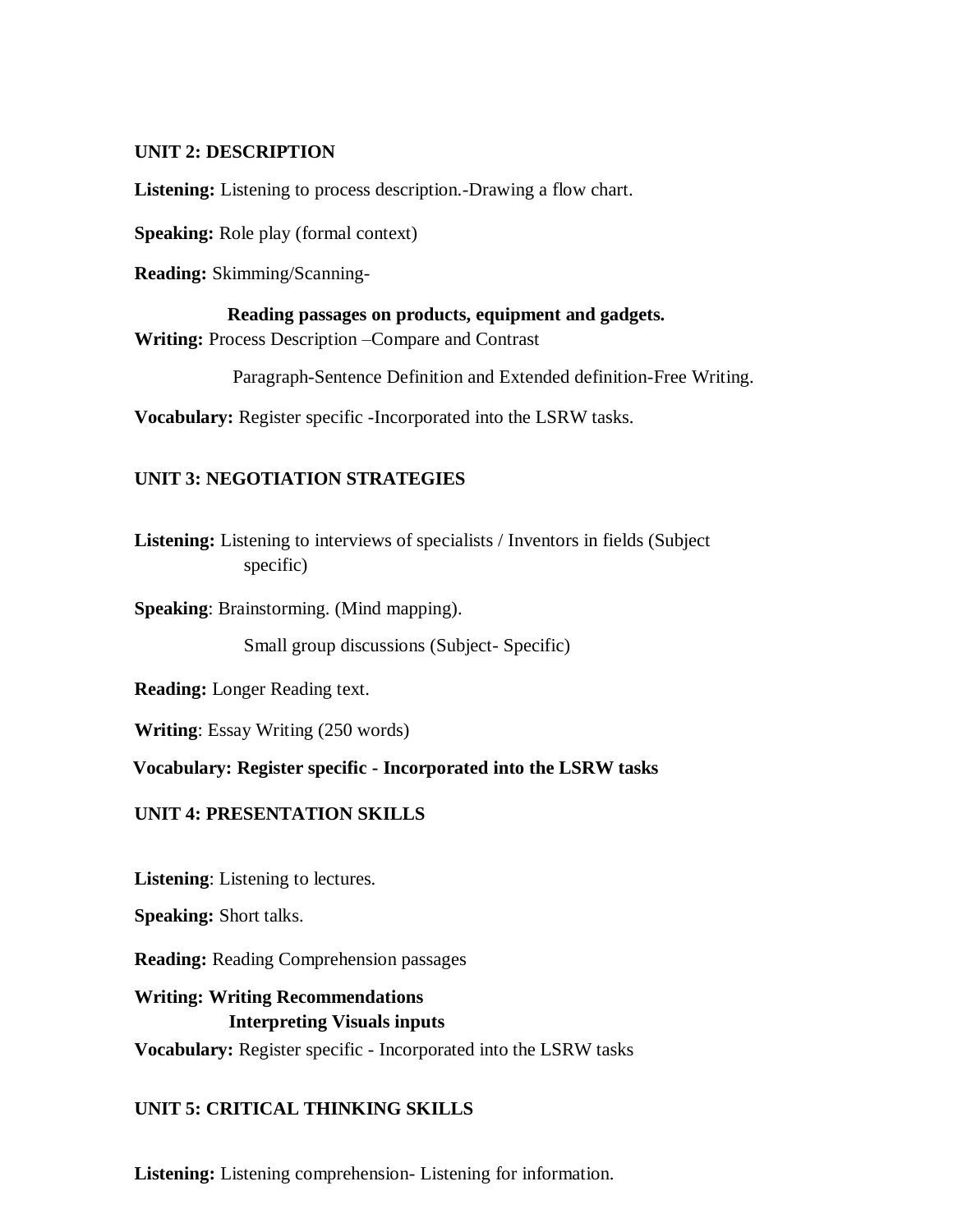**Speaking**: Making presentations (with PPT- practice).

**Reading** : Comprehension passages –Note making.

Comprehension: Motivational article on Professional Competence, Professional Ethics and Life Skills)

**Writing:** Problem and Solution essay– Creative writing –Summary writing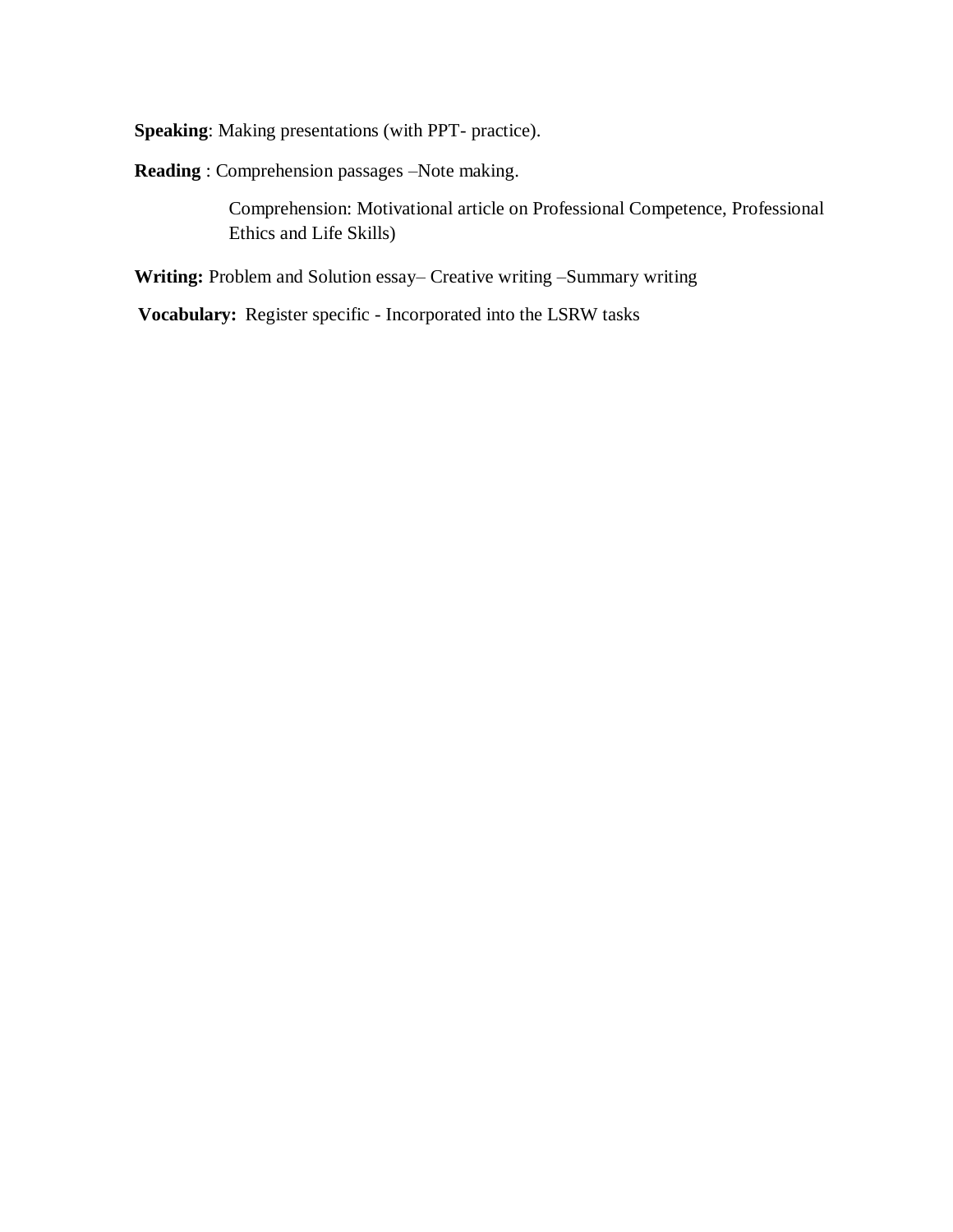# **PROFESSIONAL ENGLISH ENGLISH FOR COMMERCE & MANAGEMENT - I**

#### **OBJECTIVES:**

 $\Box$  To develop the language skills of students by offering adequate practice in professional contexts.

 $\Box$  To enhance the lexical, grammatical and socio-linguistic and communicative competence of first year commerce & management students

 $\Box$  To focus on developing students' knowledge of domain specific registers and the required language skills.

 $\Box$  To develop strategic competence that will help in efficient communication

 $\Box$  To sharpen students' critical thinking skills and make students culturally aware of the target situation.

#### **LEARNING OUTCOMES**:

- $\Box$  Recognise their own ability to improve their own competence in using the language
- $\Box$  Use language for speaking with confidence in an intelligible and acceptable manner
- $\Box$  Understand the importance of reading for life
- $\Box$  Read independently unfamiliar texts with comprehension
- $\Box$  Understand the importance of writing for academic purpose
- $\Box$  Write simple sentences without committing error in spelling or grammar

(Outcomes based on guidelines in UGC LOCF – Generic Elective)

#### **NB: All four skills are taught based on texts/passages.**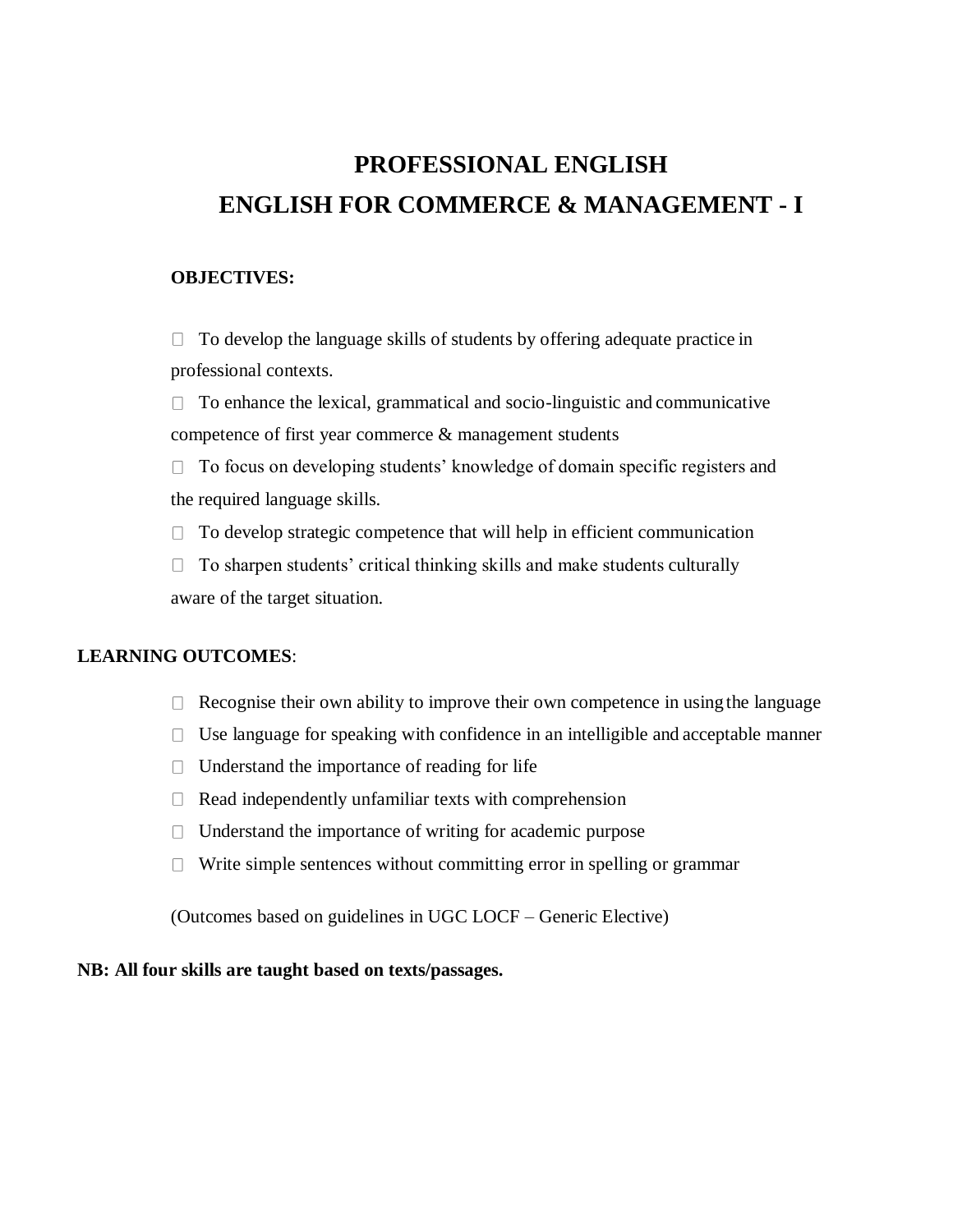#### **UNIT 1: COMMUNICATION**

**Listening**: Listening to audio text and answering questions Listening to **Instructions Speaking**: Pair work and small group work. **Reading:** Comprehension passages –Differentiate between facts and opinion **Writing:** Developing a story with pictures**. Vocabulary:** Register specific - Incorporated into the LSRW tasks

### **UNIT 2: DESCRIPTION**

**Listening:** Listening to process description- Drawing a flow chart.

**Speaking:** Role play (formal context)

**Reading:** Skimming/Scanning-

Reading passages on products, equipment and gadgets.

**Writing:** Process Description –Compare and Contrast

Paragraph-Sentence Definition and Extended definition- Free Writing.

**Vocabulary:** Register specific -Incorporated into the LSRW tasks.

# **UNIT 3: NEGOTIATION STRATEGIES**

**Listening:** Listening to interviews of specialists / Inventors in fields (Subject specific)

**Speaking**: Brainstorming (Mind mapping).

Small group discussions (Subject- Specific)

**Reading:** Longer Reading text.

**Writing**: Essay Writing (250 words)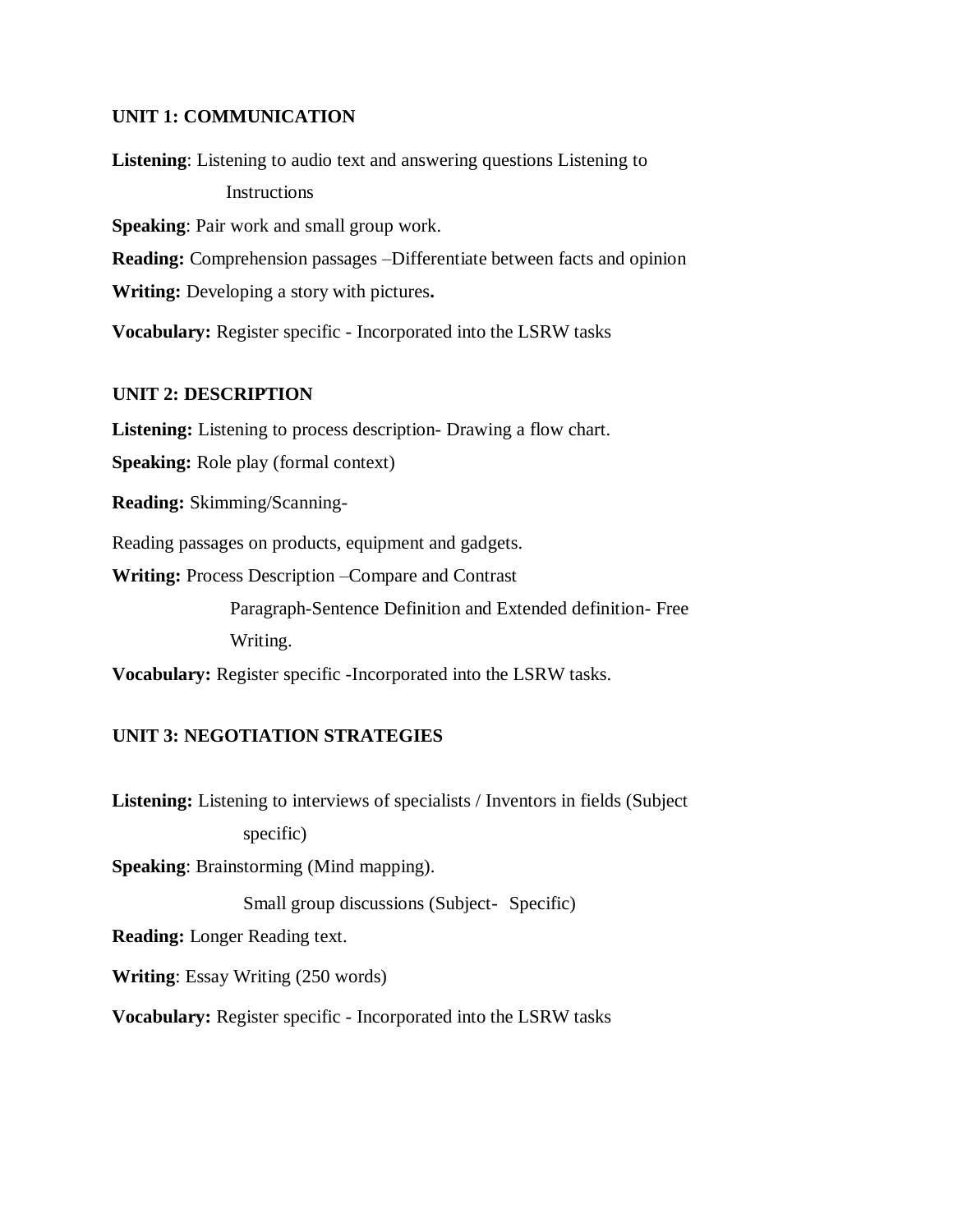### **UNIT 4: PRESENTATION SKILLS**

**Listening**: Listening to lectures. **Speaking:** Short talks. **Reading:** Reading Comprehension passages **Writing:** Writing Recommen dations Interpreting Visuals inputs **Vocabulary:** Register specific -Incorporated into the LSRW tasks

# **UNIT 5: CRITICAL THINKING SKILLS**

**Listening:** Listening comprehension- Listening for information. **Speaking**: Making presentations (with PPT- practice). **Reading**: Comprehension passages –Note making. Comprehension: Motivational article on Professional Competence, Professional Ethics and Life Skills) **Writing:** Problem and Solution essay– Creative writing –Summary writing **Vocabulary:**Register specific - Incorporated into the LSRW tasks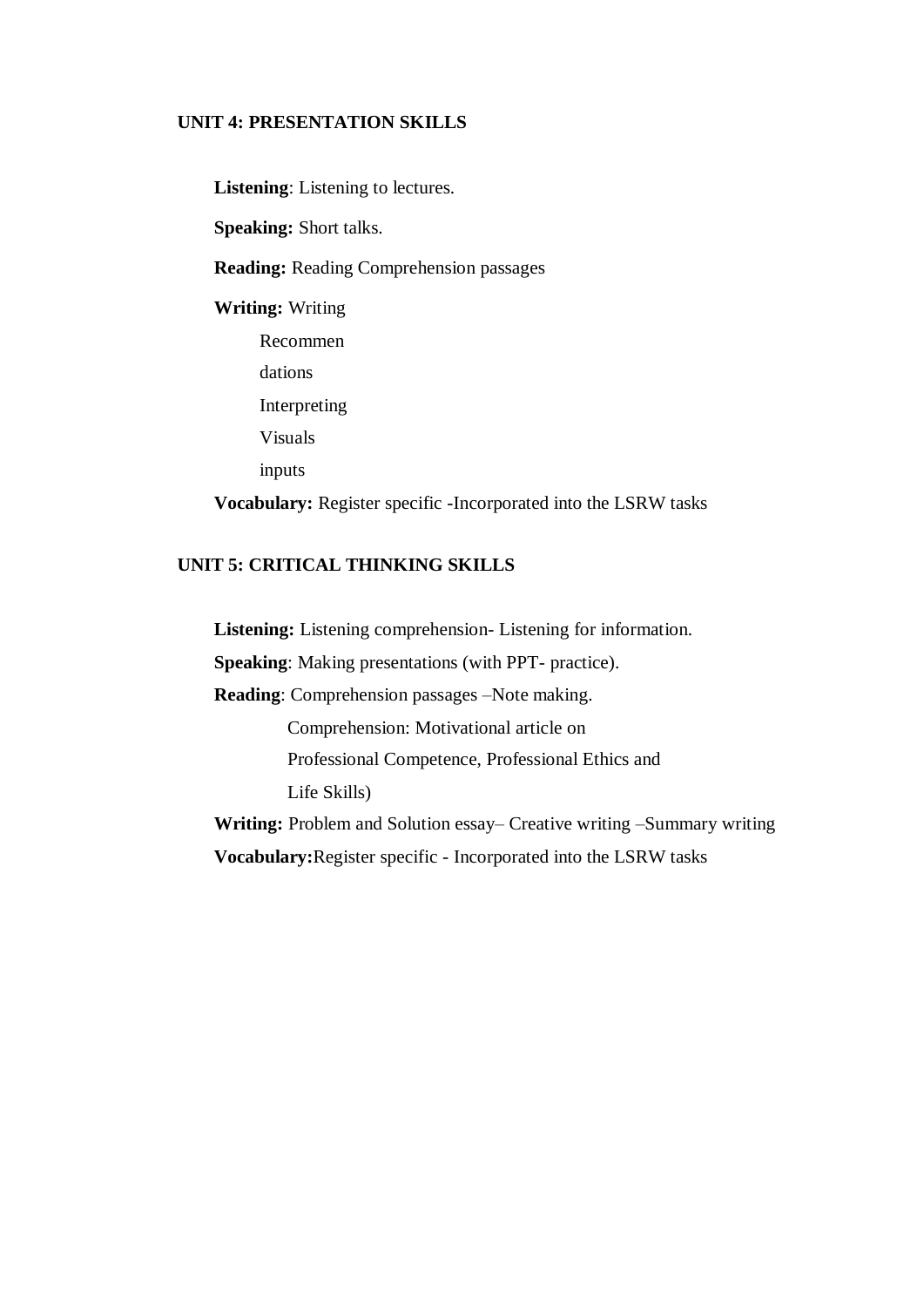# **SEMESTER – II**

# **COMMUNICATIVE ENGLISH –II**

# **Unit I (18 hours)**

- 1. Listening and Speaking
- a. Listening and responding to complaints (formal situation)
- b. Listening to problems and offering solutions (informal)
- 2. Reading and writing
- a. Reading aloud (brief motivational anecdotes)
- b. Writing a paragraph on a proverbial expression/motivational idea.
- 3. Word Power/Vocabulary
- a. Synonyms & Antonyms
- 4. Grammar in Context
	- Adverbs Prepositions

# **Unit II (20 hours)**

- 1. Listening and Speaking
- a. Listening to famous speeches and poems
- b. Making short speeches- Formal: welcome speech and vote of thanks.
- Informal occasions- Farewell party, graduation speech
- 2. Reading and Writing
- a. Writing opinion pieces (could be on travel, food, film / book reviews or on any contemporary topic)
- b. Reading poetry
- b.i. Reading aloud: (Intonation and Voice Modulation)
- b.ii. Identifying and using figures of speech simile, metaphor,

personification etc.

- 3. Word Power
- a. Idioms & Phrases
- 4. Grammar in Context

# Conjunctions and Interjections

# **Unit III (18 hours)**

- 1. Listening and Speaking
- a. Listening to Ted talks
- b. Making short presentations Formal presentation with PPT, analytical
- presentation of graphs and
- reports of multiple kinds
- c. Interactions during and after the presentations
- 2. Reading and writing
- a. Writing emails of complaint
- b. Reading aloud famous speeches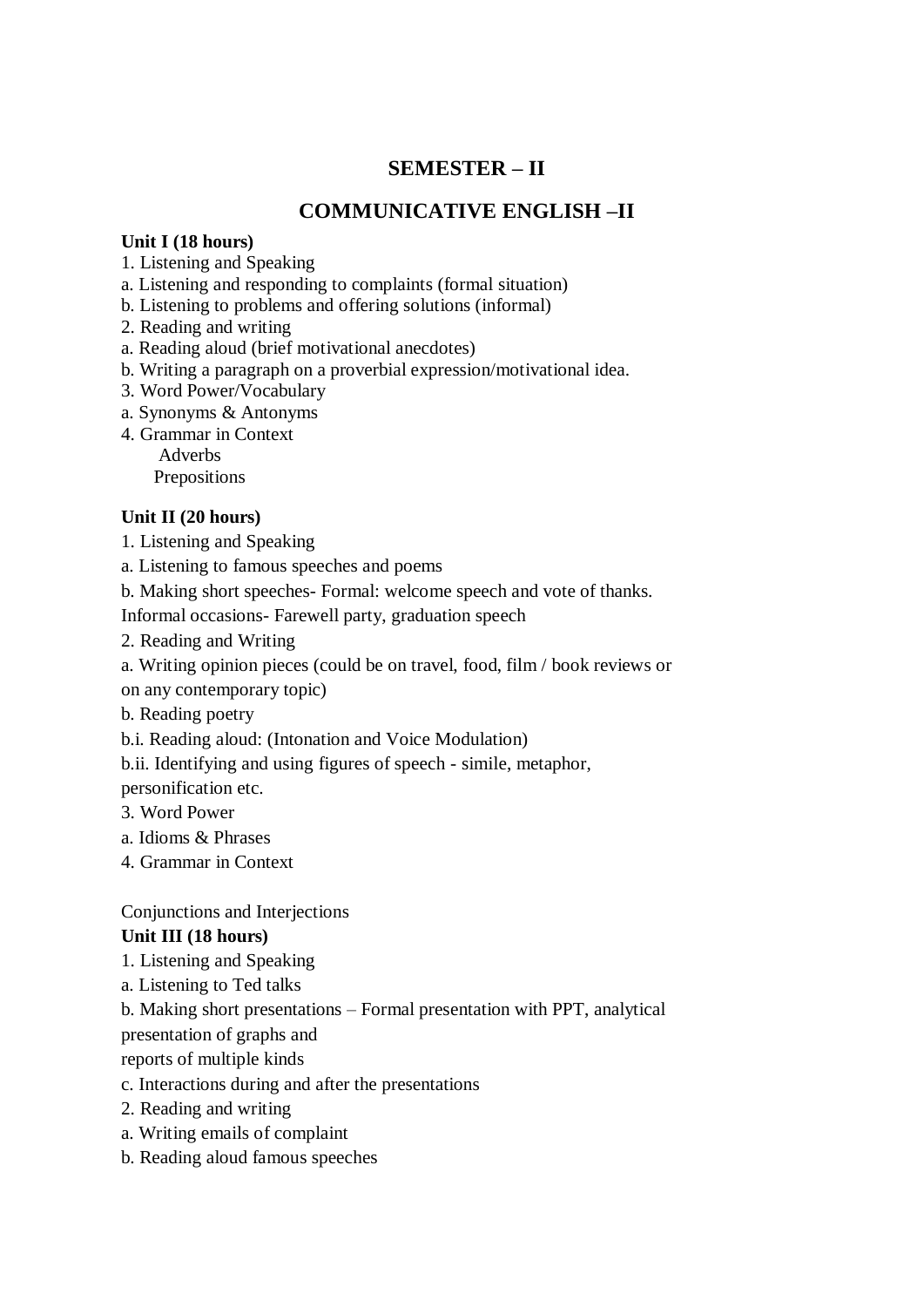- 3. Word Power
- a. One Word Substitution
- 4. Grammar in Context: Sentence Patterns
- **Unit IV (16 hours)**
- 1. Listening and Speaking
- a. Participating in a meeting: face to face and online
- b. Listening with courtesy and adding ideas and giving opinions during the
- meeting and making concluding remarks.
- 2. Reading and Writing
- a. Reading visual texts advertisements
- b. Preparing first drafts of short assignments
- 3. Word Power
- a. Denotation and Connotation
- 4. Grammar in Context: Sentence Types

# **Unit V (18 hours)**

- 1. Listening and Speaking
- a. Informal interview for feature writing
- b. Listening and responding to questions at a formal interview
- 2. Reading and Writing
- a. Writing letters of application
- b. Readers' Theatre (Script Reading)
- c. Dramatizing everyday situations/social issues through skits. (writing

scripts and performing)

- 3. Word Power
- a. Collocation
- 4. Grammar in Context: Working With Clauses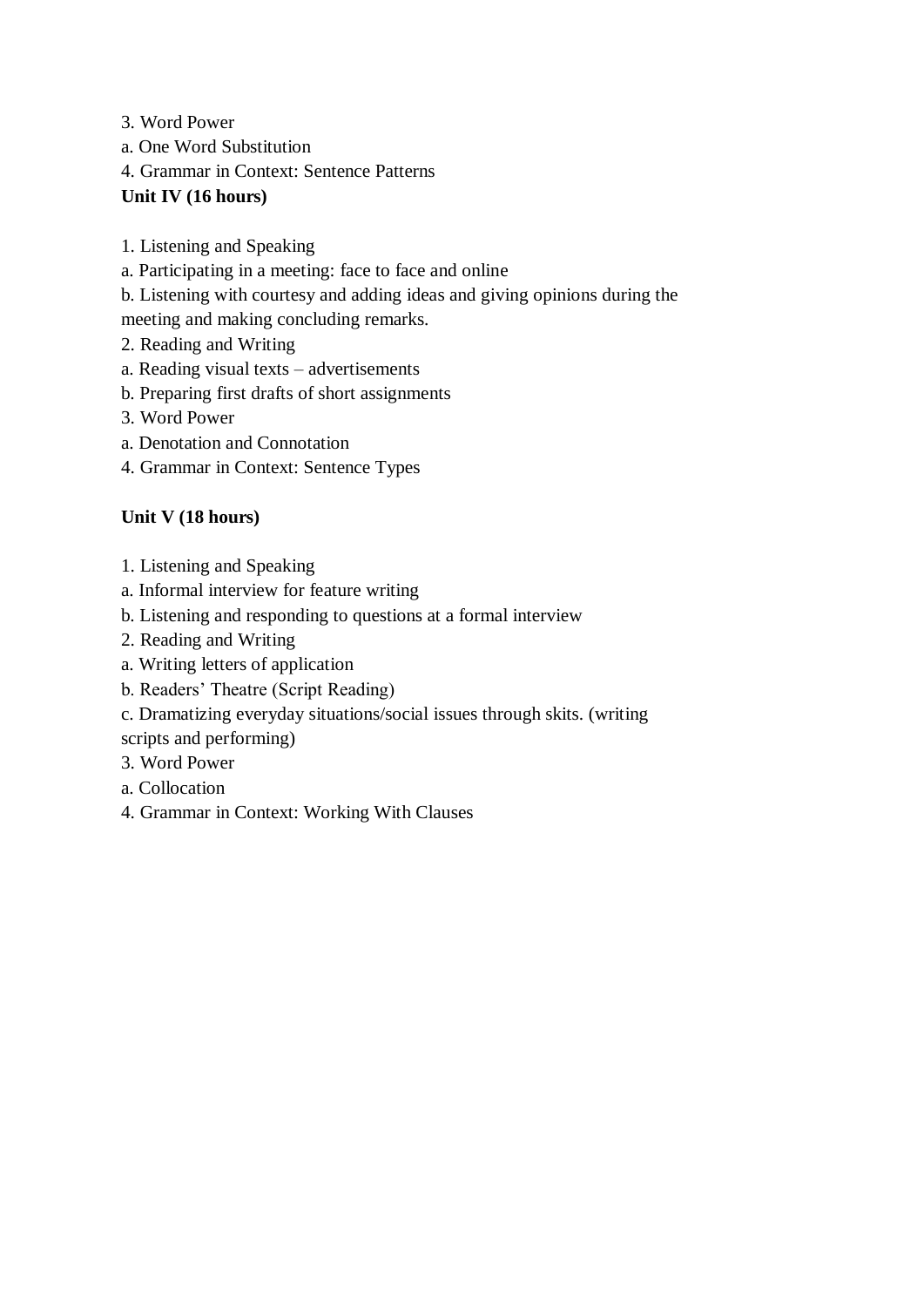#### **SEMESTER – III**

#### PART II - ENGLISH

### **(Effective from the academic year 2014 - 2015 for the students admitted from 2014 - 2015)**

COMMON TO ALL UNDER GRADUATE COURSES AND POST GRADUATE FIVE YEAR INTEGRATED COURSES WHO STUDY PART II - ENGLISH FOR **FOUR SEMESTERS** ONLY **(i.e. B.A./ B.Sc./ B.Com. (CS) /B.Com. (Co-op,) etc., ) Second Year**

#### **Third Semester**

Text - **Reflections** by Foundation Books **Inspiring Lives** by Maruthi Publications

#### **Unit - I Prose**

- 1. Dress in Communication -
- 2. Fusion Music *Pt. Ravi Shankar*
- 3. About "An Inconvenient Truth" *Davis Guggenheim*
- 4. A Speech N.R. Narayana Murthy
- 5. A Speech Barack Obama
- 6. Unity of Minds *A.P.J. Abdul Kalam*

#### **Unit - II Poetry**

- 1. The Justice of Peace *Hillari Bellock*
- 2. A Different History *Sujata Bhatt*
- 3. Digging *Seamus Heaney*
- 4. Ozymandias of Egypt *Percy Bysshe Shelly*
- 5. Leave this Chanting and Singing and Telling of Beads *Rabindranath Tagore*

#### **Unit - III Short Stories**

- 1. Happy Prince *Oscar Wilde*
- 2. The Story of Stanford -
- 3. Engine Trouble *R.K. Narayan*
- 4. After Twenty Years *O. Henry*
- 5. Two Gentlemen of Verona *A.J. Cronin*
- 6. The Avenger *Anton Chekhow.*

#### **Unit - IV Biographies from Inspiring Lives**

- 1. Madam Curie
- 2. Mother Teresa
- 3. Subrahmanyan Chandrasekhar
- 4. Dr. Amartya Kumar Sen
- 5. Gertrude Elion
- 6. Vikram Sarabhai

#### **Unit - V Grammar**

Refer to the exercises given in the text and **Part -V** from **Spring Board** by Orient Black Swan Pvt. Ltd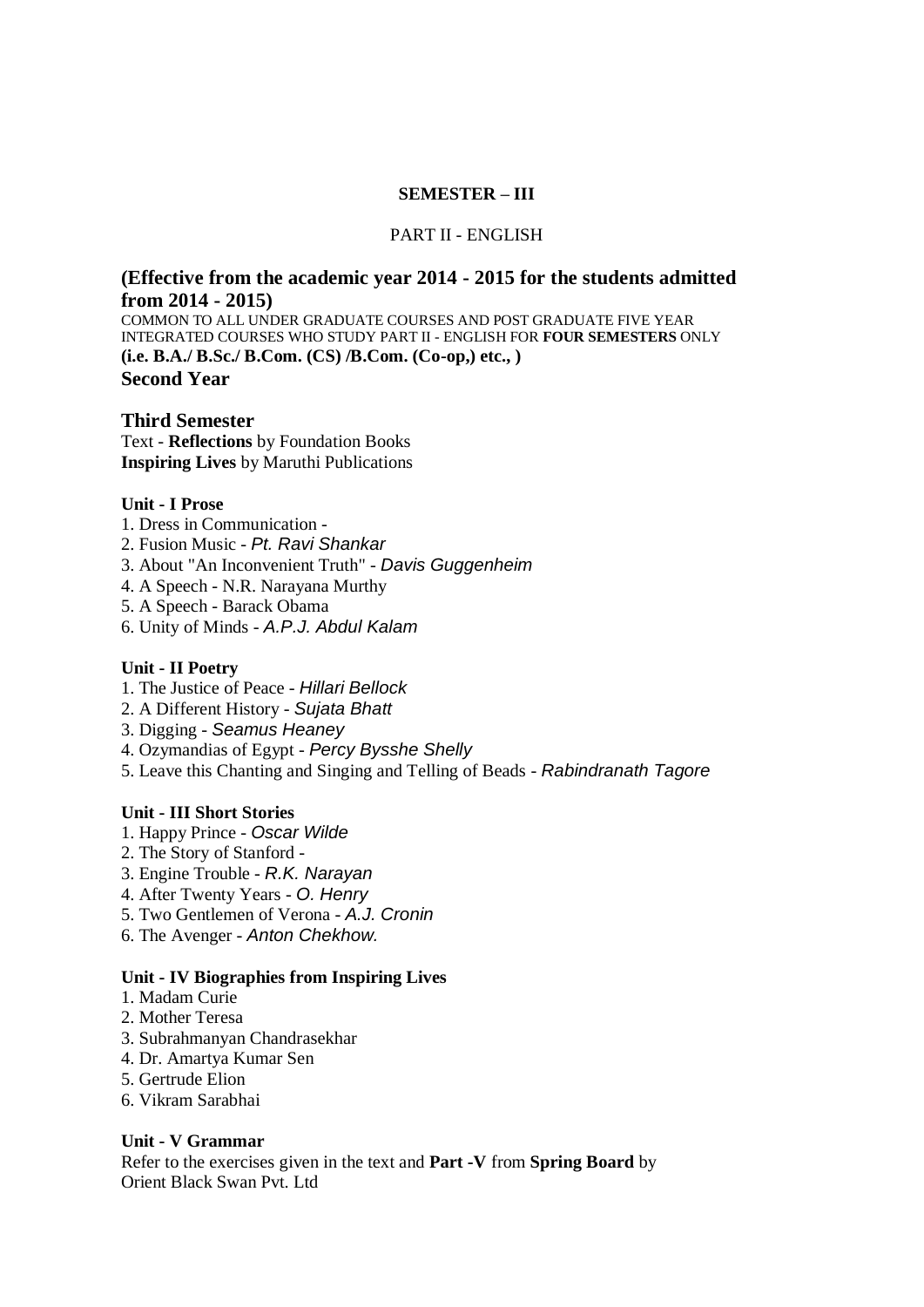Face-to-Face Preparing for an Interview, Win the Game of Life, The First Written Encounter: Writing Skills.

#### **SEMESTER – IV**

#### PART II – ENGLISH

### **(Effective from the academic year 2014 - 2015 for the students admitted from 2014 - 2015)**

COMMON TO ALL UNDER GRADUATE COURSES AND POST GRADUATE FIVE YEAR INTEGRATED COURSES WHO STUDY PART II - ENGLISH FOR **FOUR SEMESTERS** ONLY **(i.e. B.A./ B.Sc./ B.Com. (CS) / B.Com. (Co-op,) etc.,)**

#### **Fourth Semester**

Text - **Six One - Act Plays** by Pavai Publications **Gifts to Posterity** by Anu Chithra Publishers. **Building Competency** *A Course in Reading and Writing English* by Maruthi Publications.

#### **Unit - I Six One-Act Plays**

- 1. The Bishop's Candlesticks *Norman McKinnell*
- 2. The Two Corporals *Val Gielgud*
- 3. Wurzel-Flummery *A.A. Milne*
- 4. Old Man River *Dorothy Deming*
- 5. Hewers of Coal *Joe Corrie*
- 6. Five at "The George" *Stuart Ready*

#### **Unit - II Short Stories**

- 1. Comrades *Nadine Gardiner*
- 2. Games at Twilight *Anita Desai*
- 3. Gateman's Gift *R. K. Narayan*
- 4. Open Window *Munro (Saki)*
- 5. Some Words with a Mummy *Edgar Allan Poe*
- 6. The Ant and the Grasshopper *Somerset Maugham*

#### **Unit - III Prose, Short Stories and Scenes from Shakespeare Scenes from Shakespeare:**

- 1. Merchant of Venice Lines on Quality of Mercy
- 2. Julius Ceaser Antony's Funeral Oration
- 3. Macbeth Line from Sleep Walking Sign

#### **Prose:**

- 1. Little Girls are Wiser than Men Leo Tolstoy
- 2. The Last Clock James Thurber
- 3. How far is the River Ruskin Bond

#### **Unit - IV Writing Skill Exercises**

Letter Writing (Formal & Informal) Précis Writing Paraphrasing Comprehension Report Writing.